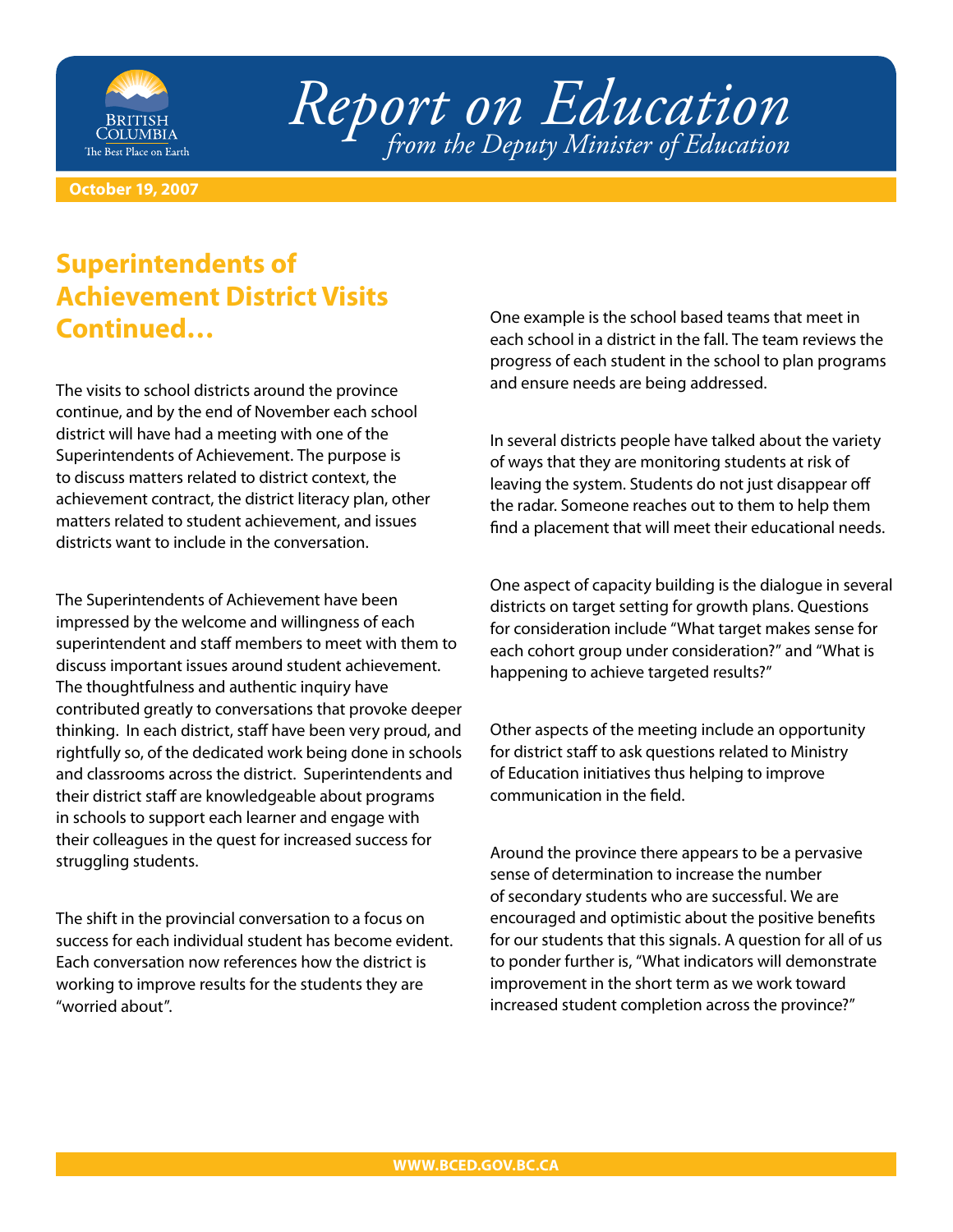## **Rural Schools Conference**

Pat Pearce, Superintendent of School District No. 74 (Gold Trail), has the additional responsibility of coordinating the Ministry's rural education strategy. Following is Pat's report of the Rural Conference held in Richmond last week.

Rural schools are on the cutting edge of educational practice and are creating ways of providing educational equity and quality for all rural students. Over 300 educators from around the province participated in a 2-day conference on October 11 and 12 which focused on issues pertinent to rural schools. Educators, parents and trustees were present from all across BC: from Nisga'a to Port Hardy and from the Queen Charlottes to Kimberley. Participants learned from master teachers and networked with each other to gain effective practices to address rural issues. The conference was also webcast into School District No. 54 (Bulkley Valley). For those of you who missed the conference, archived sessions will be on the LearnNow BC site in a week or so.

On October 10, pre-conference sessions were held for both technical training and new teacher training. Thirtyeight participants attended the technical "train the trainer" session which was a huge success. Participants became proficient at using Elluminate Live and understood the practical uses of it.

Thirty-five new rural teachers were provided with focused learning sessions. The new teachers have formed teams of 6 with a master teacher mentor/coach to help them develop understandings on 3 main themes. The feedback indicated that they feel supported and not alone as they meet the challenges in their classrooms.

Samantha from Gitwinksihlkw Elementary School comments, *"It is important to me that you know that the rural schools conference, this year and last, has really changed my perception of my work and the work of other rural educators. I used to attend conferences in urban centres believing that the experts who could teach me about the cutting edge teaching practices were all from urban areas. After attending this conference, I now know that we also have powerful practices to share."*

Minister Shirley Bond gave an inspirational address and highlighted how technology is opening doors of equity for rural students. The Minister demonstrated how a teacher from Lumby can simultaneously teach students in multiple schools which are hundreds of kilometres away, via the use of webcasting and other technology.

Linda Kaser, Faye Brownlie and Leyton Schnellert inspired educators in talking about how small schools can have a BIG impact on student learning, how people can work together to help students with special needs and how to teach and learn in diverse and multi-grade classrooms. Practical suggestions were given to educators to take back to their schools to implement. Along with the keynote speakers, master teachers provided professional learning sessions on topics such as: "Successful Strategies for Engaging Aboriginal Learners and Their Families"; "The Power of E-learning"; "Creating Communities" and "Working Together to Support Learning Communities".

As some of our colleagues stated:

*"Last year, Faye Brownlie's plenary taught me to cherish the opportunities unique to a multi-grade classroom, rather than dread their challenges; this year, I am just as inspired by the super-star teachers that have shared the dramatic change they've affected through their practices.*